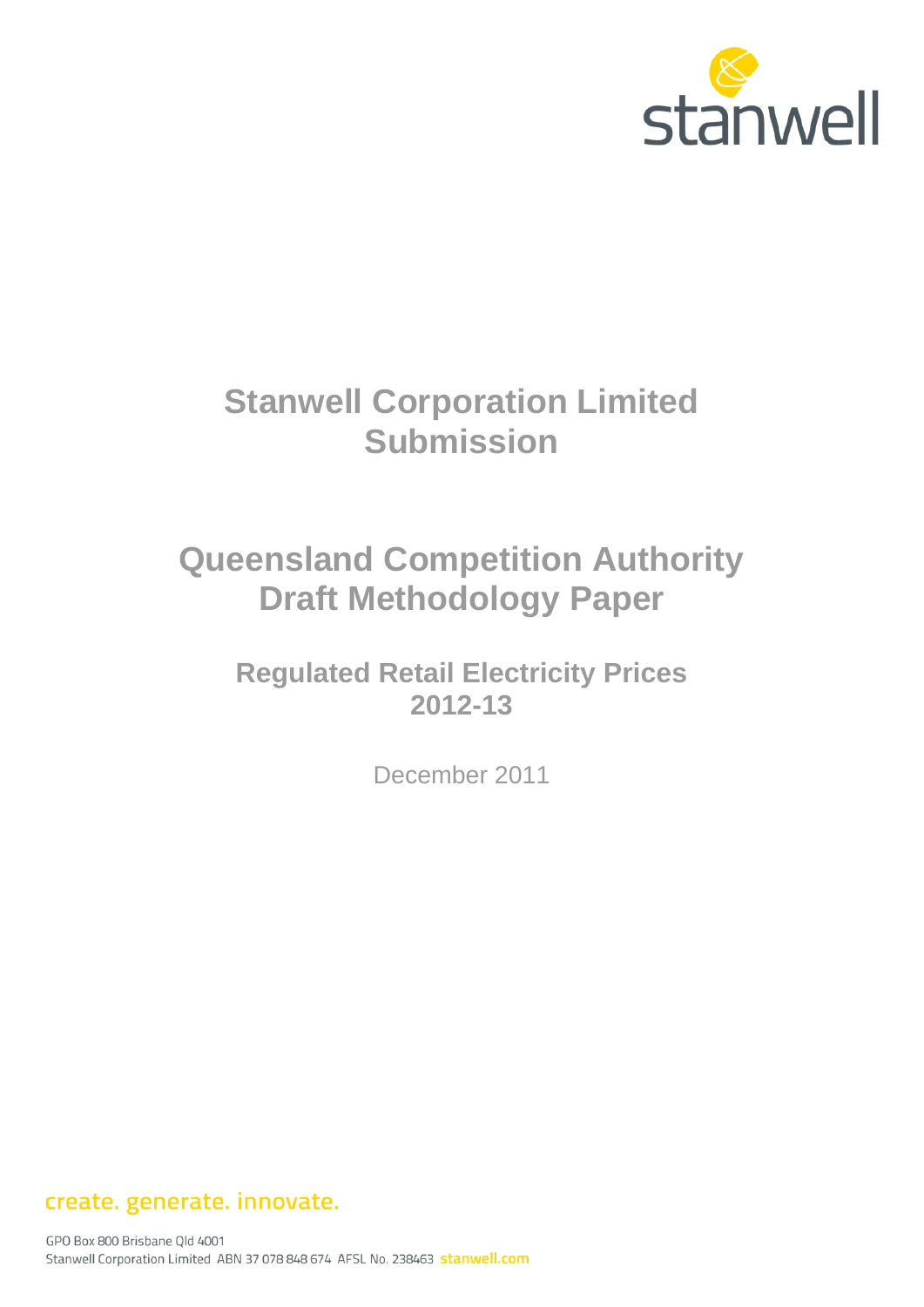

# **About Stanwell Corporation**

Stanwell Corporation Limited (Stanwell) is a diversified energy company and Queensland's largest power generator with a capacity to supply more than 45% of the state's power needs. A State Government-owned corporation employing almost 1000 people and with a \$1 billion turnover, Stanwell provides safe and reliable electricity for sale through the National Electricity Market (NEM).

On 1 July 2011, Queensland's government owned generators of Tarong Energy, Stanwell and CS Energy merged into two entities. Stanwell's portfolio was strengthened with the addition of Tarong, Tarong North, Mica Creek and Swanbank B and E power stations.

Stanwell now has a generation capacity of 4,526 megawatts, and generation assets valued at more than \$4.3 billion, with diversified gas, hydro and coal-fired plants operating from 11 geographically dispersed sites.

# **Key Issues with Respect to the Energy Cost Component of Retail Tariffs**

The Queensland Competition Authority's (QCA) revised regulated retail electricity prices methodology will have a significant impact on market outcomes, as it sets out how much retailers can afford to pay for energy. It is important that the methodology does not distort the market, but instead relies on the development of a competitive market (both wholesale and retail electricity markets) to ensure efficient price signals, which in turn are passed through to customers as efficient retail prices.

#### *Stanwell recognises that the greatest risk to competition and incumbent retailers is if the Energy Price Component is underestimated.*

#### **Energy Costs**

Stanwell recommends maintaining a weighted cost of the long-run marginal cost (LRMC) and the market-based cost of purchasing electricity (incorporating the previous hedging-based approach in the short-term), similar to the current BRCI methodology. Stanwell believes that the pricing methodology requires both components, however the market price component is the most important aspect to pass through to customers as the market should realise pricing efficiencies quicker than may be realised in LRMCs, at the expense of slightly increased volatility.

The LRMC component provides a smoothing effect and a lead indicator of where pricing should be over the long term, however it is of secondary importance to the market pricing component. Given the relative importance of the two measures, Stanwell is of the view that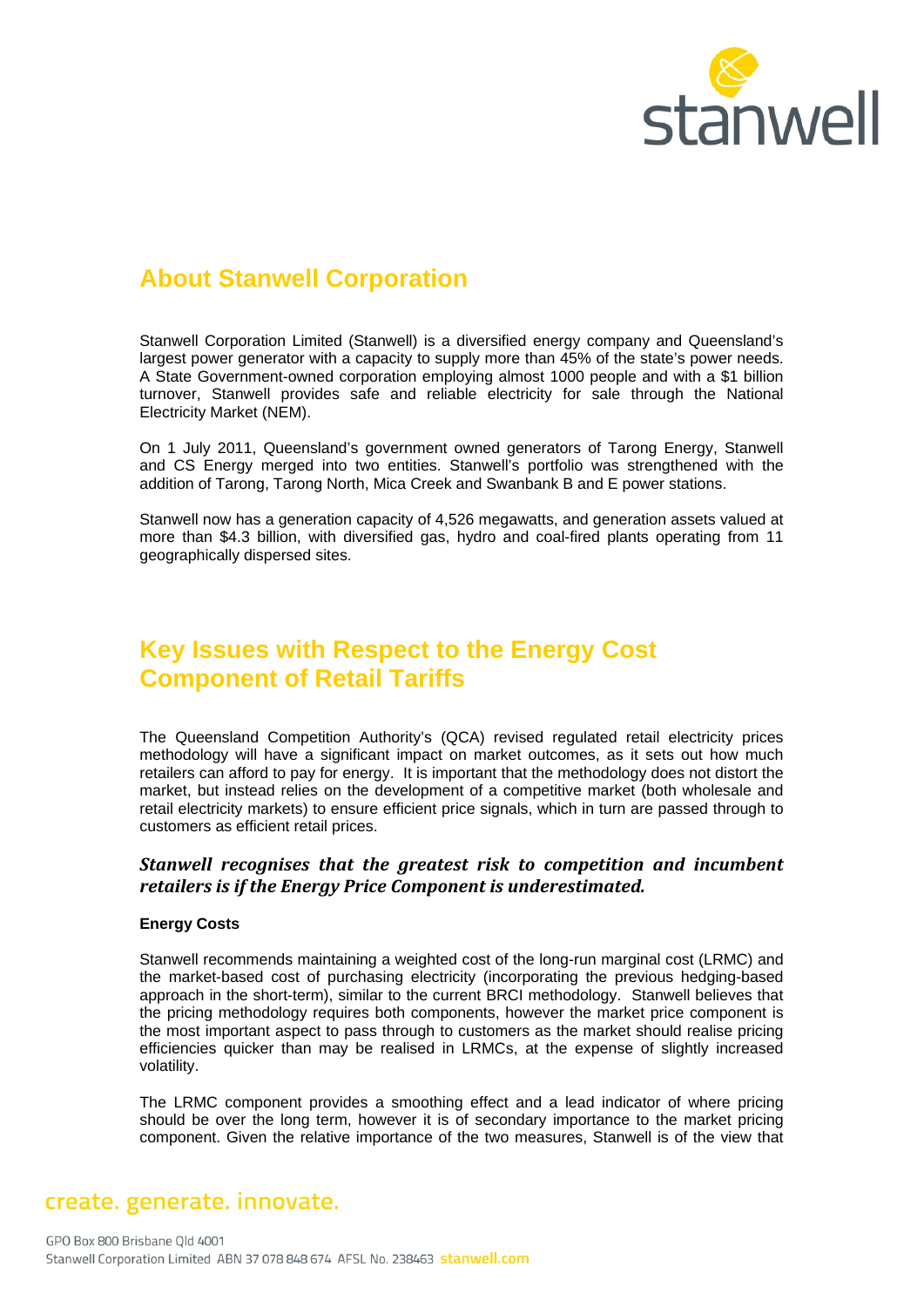

the weighting between the two elements should be adjusted to reflect this. Stanwell recommends moving from the current 50/50 weighting to a weighting of 40% LRMC, 60% market-based approach and over the longer term to a weighting of 30% LRMC, 70% marketbased approach as market participants adjust to the revised retail tariff methodology.

Both LRMC and the market-based approach require assumptions to be made with respect to the market. The QCA needs to focus on the appropriateness and accuracy of these assumptions, to ensure the regulated tariffs are cost-reflective. Getting the assumptions right will address a number of the issues with the current BRCI methodology.

#### **Long-Run Marginal Cost Approach**

There are a number of benefits of including LRMC in the energy purchase cost, including:

- Promotes price stability (unlike short-term fluctuations in wholesale pool prices);
- As a forward-looking indicator, LRMC should reflect the sustainable, long-run cost of providing electricity in the Queensland market, which the wholesale market should tend towards over time;
- LRMC has an increased relevance in terms of market outcomes as the Queensland market approaches demand/supply balance;
- **Encourages retail competition;**
- Is more transparent and less reliant on a significant number of modelling assumptions than a single market-based approach; and
- Will assist in smooth transition to a true reflection of generation fleet carbon tax costs.

The ACIL Tasman discussion paper raises concerns about LRMC not capturing the impacts of extreme weather events such as the drought. However, the proposed rolling average market price would result in a significant portion of the market price also not reflecting the impact of extreme weather events. In addition, Stanwell questions the value of the volatility that extreme one-off events would bring to retail prices if they were priced in such a fashion as to fully reflect these events. The volatility in market prices at such times, tempered by long run marginal costs inclusion, should see a relatively accurate portrayal of costs and risks flow through to customers.

Stanwell acknowledges the QCA's concerns about incorporating a cost-based approach for assessing wholesale energy costs likely to be faced by retailers, but the LRMC reflects the sustainable wholesale price of electricity over the long-term and supports retail tariff stability. Over the long-term, Stanwell recommends shifting from a weighting of 40% LRMC, 60% market-based approach to a weighting of 30% LRMC, 70% market-based approach as market participants adjust to the revised retail tariff methodology.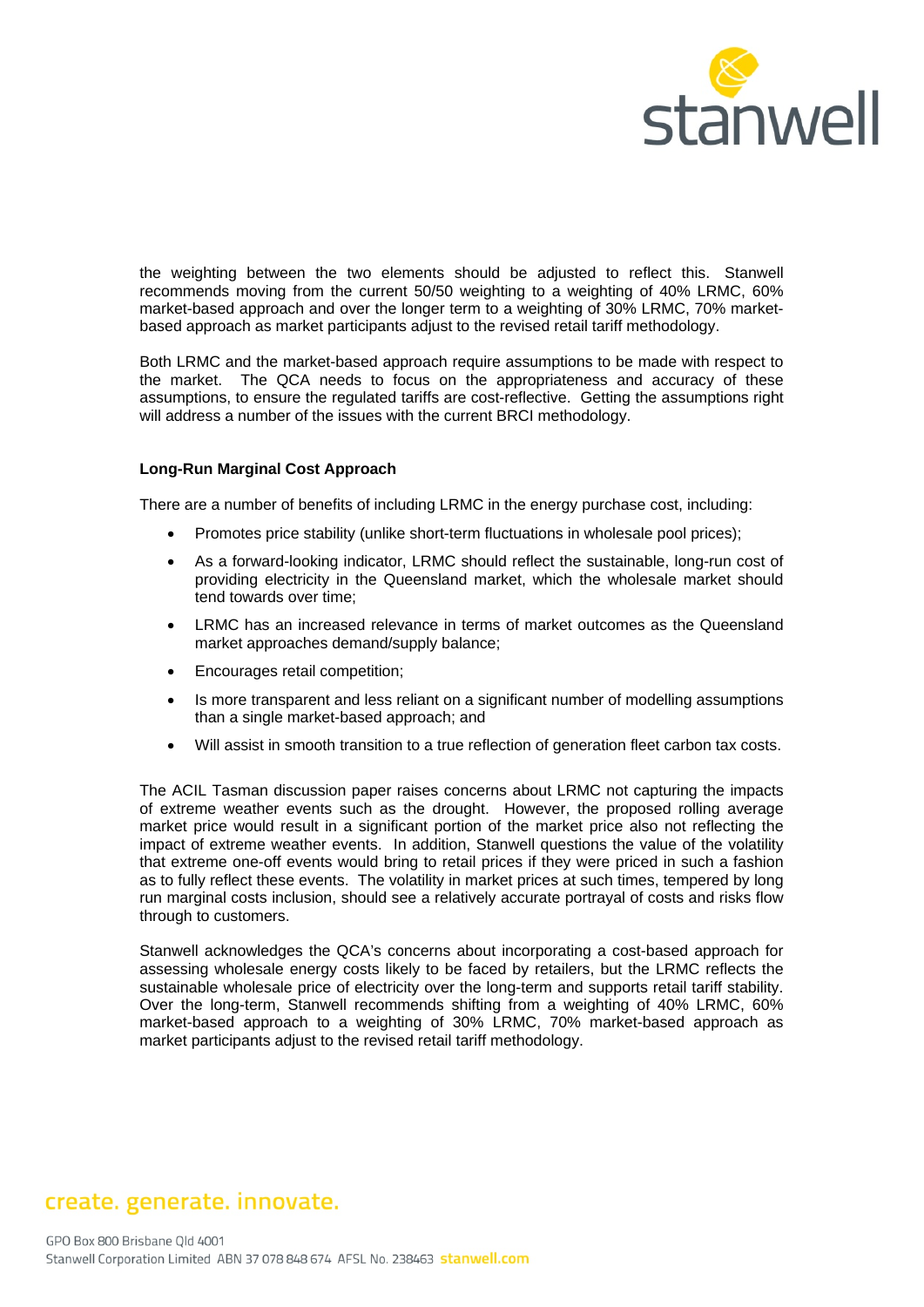

#### **Market-Based Approach**

Stanwell recommends incorporating a market-based approach to energy purchase cost, reflecting the recent actual costs of supplying energy in the Queensland market, which satisfies the Government's key consideration of cost-reflective retail tariffs.

It is recommended the assumptions underpinning the market based approach are:

- Hedge strategy (the combination of flat swaps, peak swaps and caps) as per the current BRCI methodology;
- Contract prices based on black + AFMA from ICAP since 1 July 2011;
- AFMA pass through i.e. \$23/tonne carbon price, passed through at forecast NEM intensity; and
- Spot price forecasts, SRMC bids adjusted for carbon.

By aligning the market component of the retail price setting methodology with the wholesale market standards, transparency is increased and the incentives for market distorting activities are reduced. It is for this reason Stanwell recommends the use of the wholesale market standard of utilising the AFMA carbon pass through clause at NEM intensity to provide the uplift to retail prices that carbon will bring to the wholesale market. In conjunction with the carbon price uplift to LRMC, this should see the most cost-reflective effect of carbon passed through to customers.

Currently, the only source of published black + AFMA contract data is from ICAP Broker Service. ICAP started publishing this data on 1 July 2011. It is expected that the QCA will commence preparing the draft price determination in early 2012 (to be published on 30 March 2012), meaning at least 6 months of black + AFMA market data will be available. While it could be argued this is not enough data to estimate the market price, the use of market data is preferable to a non-market methodology. Further, it is not unreasonable to expect that retailers ramped up their hedging activities in February 2011, as the announcement of carbon price details provided retailers more certainty around carbon costs.

The only qualifier for the market-based approach is that average market prices need to be used. Tariff reset pricing linked to the market price in a particular month could lead to adverse or skewed outcomes in the wholesale market.

Significant uncertainty currently in the market (e.g. carbon price, industry consolidation) and the difficulty of explicitly basing the retail tariff on a spot price forecast means that the QCA cannot rely solely on an expected market price. Further, market modelling relies on a large number of assumptions (significantly more than LRMC modelling), which limits both its transparency and its consistency. In the past, this has lead to the assumptions and price determinations being challenged, which further added to market uncertainty. By using a weighted cost of energy purchase cost, the impact of the weaknesses of the two individual approaches are reduced, and ensures the energy component reflects both current market conditions and the long-run, underlying cost of electricity supply in Queensland.